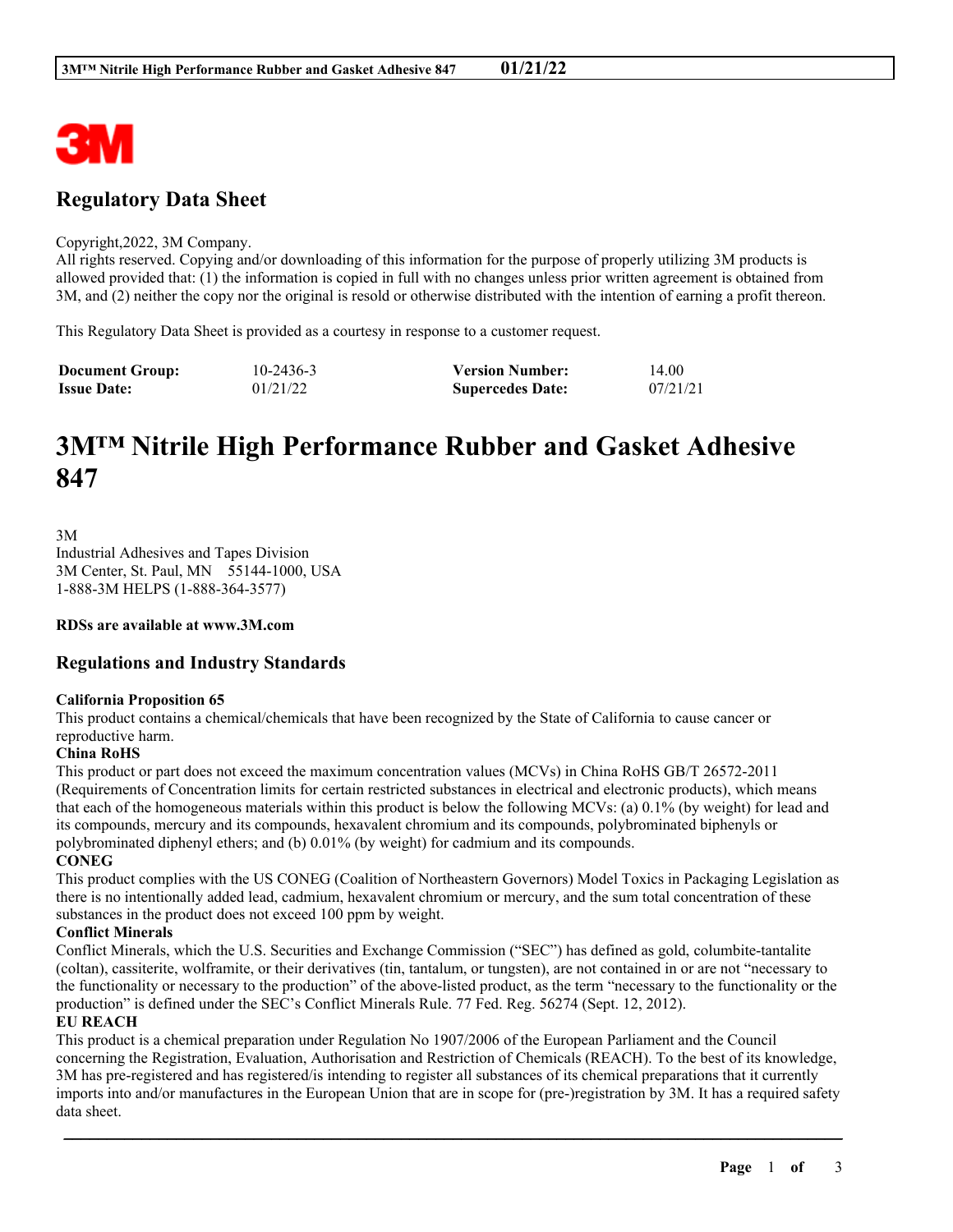## **EU REACH**

This product, including any article that the product is composed of, does not contain at greater than 0.1% by weight a Substance of Very High Concern (SVHC) substance identified according to Article 59 of REACH. This declaration reflects the substances on the candidate SVHC list, effective January 2022.

## **EU RoHS**

This product does not exceed the maximum concentration values (MCVs) set under EU Directive 2011/65/EU (RoHS recast/RoHS 2), as stated in Annex II to that directive. This means that each of the homogenous materials within this product does not exceed the following MCVs: (a) 0.1% (by weight) for lead, mercury, hexavalent chromium, polybrominated biphenyls or polybrominated diphenyl ethers; and (b) 0.01% (by weight) for cadmium.

## **EU RoHS Phthalates**

This product does not exceed the maximum concentration values (MCVs) for phthalates set under EU Directive 2011/65/EU (RoHS recast/RoHS 2), as amended by EU 2015/863, which applies to finished EEE after July 22, 2019 for Category 1-7, 10- 11 products and after July 22, 2021 for Category 8 and 9 products. This means that each of the homogeneous materials within this product does not exceed the MCV of 0.1% (by weight) for each of the following phthalates: DEHP, BBP, DBP, and DIBP.

\_\_\_\_\_\_\_\_\_\_\_\_\_\_\_\_\_\_\_\_\_\_\_\_\_\_\_\_\_\_\_\_\_\_\_\_\_\_\_\_\_\_\_\_\_\_\_\_\_\_\_\_\_\_\_\_\_\_\_\_\_\_\_\_\_\_\_\_\_\_\_\_\_\_\_\_\_\_\_\_\_\_\_\_\_\_\_\_\_\_

## **Sustainability Advantage: Recycled content**

This product does not contain recycled content.

## **TSCA Section 6**

This product is not known to contain 2,4,6-Tri-tert-butylphenol (CAS 732-26-3).

**TSCA Section 6**

This product is not known to contain Decabromodiphenyl Ether (Deca-BDE) (CAS 1163-19-5).

**TSCA Section 6**

This product is not known to contain Hexachlorobutadiene (HCBD) (CAS 87-68-3).

**TSCA Section 6**

This product is not known to contain Pentachlorothiophenol (PCTP) (CAS 133-49-3).

**TSCA Section 6**

This product is not known to contain Phenol, isopropylated phosphate (3:1) (PIP (3:1)) (CAS 68937-41-7).

## **Chemicals and/or Compounds of Interest**

**Alkylphenol (AP)** : Not intentionally added. **Alkylphenolethoxylates (APE)** : Not intentionally added. **Antimony and (Sb) Compounds** : Not intentionally added. **Arsenic and (As) Compounds** : Not intentionally added. **Asbestos** : Not intentionally added. **Azocolorants and Azodyes** : Not intentionally added. **Beryllium and (Be) Compounds** : Not intentionally added. **Bismuth and (Bi) Compounds** : Not intentionally added. **Bisphenol A (BPA) (CAS 80-05-7)** : Not intentionally added. **Butyl Benzyl Phthalate (BBP) (CAS 85-68-7)** : Not intentionally added. **Cadmium and (Cd) Compounds** : Not intentionally added. **Chlorinated Paraffins, Short Chain** : Not intentionally added. **Cobalt and (Co) Compounds** : Not intentionally added. **Crystalline Silica** : Not intentionally added. **Decabromodiphenyl Ether (Deca-BDE) (CAS 1163-19-5)** : Not intentionally added. **Di(2-Ethylhexyl) Phthalate (DEHP) (CAS 117-81-7)** : Not intentionally added. **Dibutyl Phthalate (DBP) (CAS 84-74-2)** : Not intentionally added. **Dibutyl Tin Compounds** : Not intentionally added. **Diisodecyl Phthalate (DIDP)** : Not intentionally added. **Diisononyl Phthalate (DINP)** : Not intentionally added. **Di-n-Octyl Phthalate (DNOP) (CAS 117-84-0)** : Not intentionally added. **Dioxins and Furans** : Not intentionally added. **Flame Retardants (not PBB or PBDE)** : Not intentionally added. **Genetically Modified Organisms (GMOs)** : Not intentionally added. **Halogenated Compounds** : Contains.